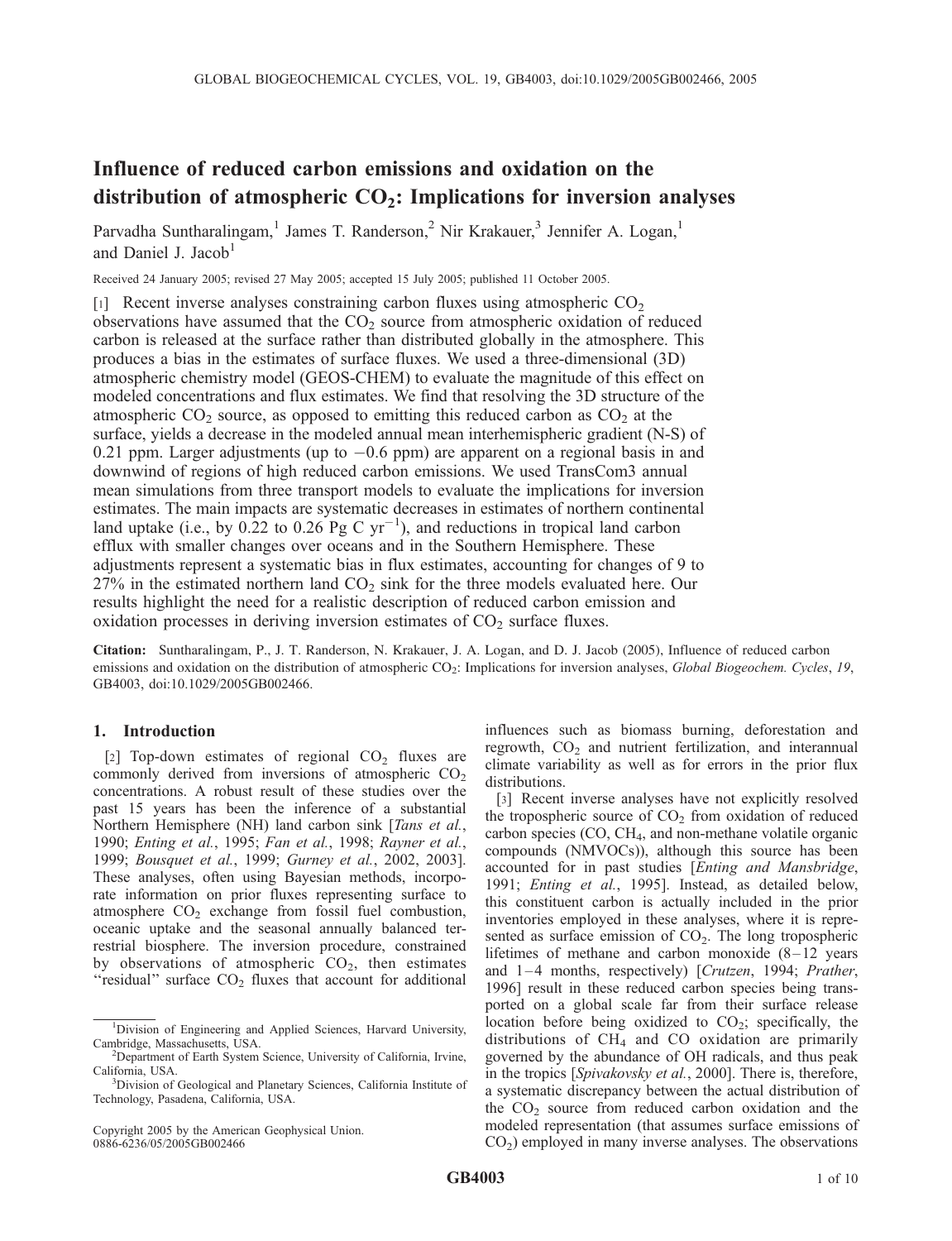used to constrain the inversion capture the actual processes of emissions and tropospheric oxidation, whereas the models do not. Neglecting the three-dimensional (3D) representation of these processes in modeled  $CO<sub>2</sub>$  fields will, thus, introduce a bias in the ''observed minus modeled'' concentration residuals constraining the inversion, and hence also in the estimates of surface fluxes. In this study we explore the role of this atmospheric ''chemical pump'' which represents the transport of reduced carbon trace gases from the surface to remote locations prior to their oxidation to  $CO<sub>2</sub>$ . We also evaluate the impact of accounting for it in atmospheric  $CO<sub>2</sub>$  inversions. Specifically, we (1) assess the magnitude of the bias in modeled  $CO<sub>2</sub>$  concentrations caused by neglecting the emissions and oxidation of reduced trace gases, and (2) evaluate its impact on inversion flux estimates.

[4] Estimates of global emissions of  $CO$ ,  $CH<sub>4</sub>$ , and NMVOCs are 0.5, 0.4, and 0.6 Pg C  $yr^{-1}$  respectively [Intergovernmental Panel on Climate Change (IPCC), 2001; World Meteorological Organization (WMO), 1999]. Tropospheric oxidation of these species (primarily by the hydroxyl radical OH) provides a  $CO<sub>2</sub>$  source of 0.9–1.3 Pg  $C yr^{-1}$  (B. N. Duncan et al., Model study of the variability and trends of carbon monoxide (1988-1997): Model formulation, evaluation and sensitivity, manuscript in preparation, 2005) (hereinafter referred to as Duncan et al., manuscript in preparation, 2005), as almost all the  $CH<sub>4</sub>$ and a significant portion of the NMVOCs are oxidized to CO and subsequently to  $CO<sub>2</sub>$  [Logan et al., 1981; Altshuller, 1991]. This source is comparable in magnitude to estimates of annual mean ocean and land biosphere  $CO<sub>2</sub>$  sinks [IPCC, 2001].

[5] Recent inverse analyses account for this source as surface  $CO_2$  emissions in prior inventories. The  $1^{\circ} \times 1^{\circ}$ distribution of *Andres et al.* [1996] of annual mean  $CO<sub>2</sub>$ emissions from fossil fuel and cement manufacture, for example, is based on the methodology of Marland and Rotty [1984] and Marland et al. [1985]. These estimates derive  $CO<sub>2</sub>$  emissions assuming complete combustion of the carbon fraction oxidized in each fuel type. This methodology is employed for annual inventories under the following assumptions: (1) Oxidation to  $CO<sub>2</sub>$  of many reduced carbon combustion products will be complete within the span of a year given their relatively short tropospheric lifetimes (e.g., a few months for CO, hours to days for many non-methane hydrocarbons); and (2) oxidation of reduced carbon compounds with lifetimes longer than 1 year (e.g.,  $CH<sub>4</sub>$ ) can be accounted for by assuming that production rates and fraction oxidized are invariant from year to year [Marland and Rotty, 1984].

[6] For recent inversions, prior fluxes accounting for the annually balanced terrestrial biospheric seasonal cycle have been modeled as a balance between  $CO<sub>2</sub>$  fluxes representing photosynthetic uptake and total ecosystem respiration loss [Denning et al., 1995; Rayner et al., 1999; Bousquet et al., 1999; Gurney et al., 2002]. However, as Randerson et al. [2002] note, the definition of a regional NEP (Net Ecosystem Production), representing the mass rate of change of carbon within the

terrestrial biosphere must inherently include non-respiratory carbon losses from the biosphere. They estimate that non-respiratory carbon losses, including methane and NMVOCs, fires, leaching of soil organic carbon and river fluxes account for  $\sim$ 5 Pg C yr<sup>-1</sup> ( $\sim$ 10% of global net primary production (NPP)). The priors, consisting of seasonally varying terrestrial carbon exchange (e.g., CASA [Potter et al., 1993; Randerson et al., 1997] and the Simple Biosphere land surface model (SiB) [Sellers et al., 1996; Denning et al., 1996]), have typically accounted for the reduced carbon component of this flux from the biosphere by representing it as surface emission of  $CO<sub>2</sub>$ ; that is, the reduced carbon flux is implicitly subsumed in these prior distributions.

[7] The impact of non- $CO<sub>2</sub>$  carbon fluxes from the biosphere via leaching and rivers on atmospheric  $CO<sub>2</sub>$ concentrations has been investigated elsewhere and will not be addressed here. Sarmiento and Sundquist [1992] calculated a pre-industrial ocean to atmosphere flux of 0.6 Pg C  $yr^{-1}$  originating from riverine carbon. Using ocean and atmospheric transport models, Aumont et al. [2001] estimated the contribution of this carbon source to the atmospheric gradient (North Pole-South Pole) to be  $-0.6$  ppm, as a result of land to ocean river carbon fluxes in the NH and subsequent outgassing of  $CO<sub>2</sub>$  from the Southern Ocean.

[8] *Enting* [2002] highlights the importance of distinguishing between  $CO<sub>2</sub>$  and carbon fluxes when constructing atmospheric  $CO<sub>2</sub>$  simulations for inverse analyses. The impact of reduced carbon oxidation on  $CO<sub>2</sub>$  inversions has previously been addressed by Enting and Mansbridge [1991] and Enting et al. [1995], who accounted for a tropospheric  $CO<sub>2</sub>$  source from CO oxidation, and also removed this carbon from prior surface inventories, in annual mean inversions with a global 2D (zonally averaged) transport model. The tropospheric  $CO<sub>2</sub>$ source from CO oxidation in these analyses was taken to be 0.86 Pg C  $yr^{-1}$  and had an annual mean, zonally averaged and uniform vertical distribution (i.e., the only variation in the source distribution was latitudinal). Their reduced carbon budget accounted for annual mean zonally averaged sources from fossil fuel combustion and the biosphere, and for CO loss to soils. More recently, Baker [2001] presented results from a 3D atmospheric  $CO<sub>2</sub>$ inversion that included an annual mean tropospheric source of  $CO<sub>2</sub>$  from CO oxidation. This analysis did not remove the reduced carbon source from prior surface inventories and thus accounted only for a portion of the chemical pump bias.

[9] Our work extends these previous studies by accounting for (1) seasonally varying biospheric reduced carbon sources (including biogenic NMVOC emissions), and (2) improved representation of the seasonal and spatial structure of the 3D reduced carbon source of  $CO<sub>2</sub>$ . We conduct our analysis using a 3D chemical transport model (GEOS-CHEM) and employed the most recent estimates of reduced carbon fluxes from combustion and biospheric sources (see Table 1).We also place our results in the context of recent atmospheric inversions (e.g., TransCom3 [Gurney et al., 2002, 2003]) using  $GLOBALVIEW-CO<sub>2</sub>$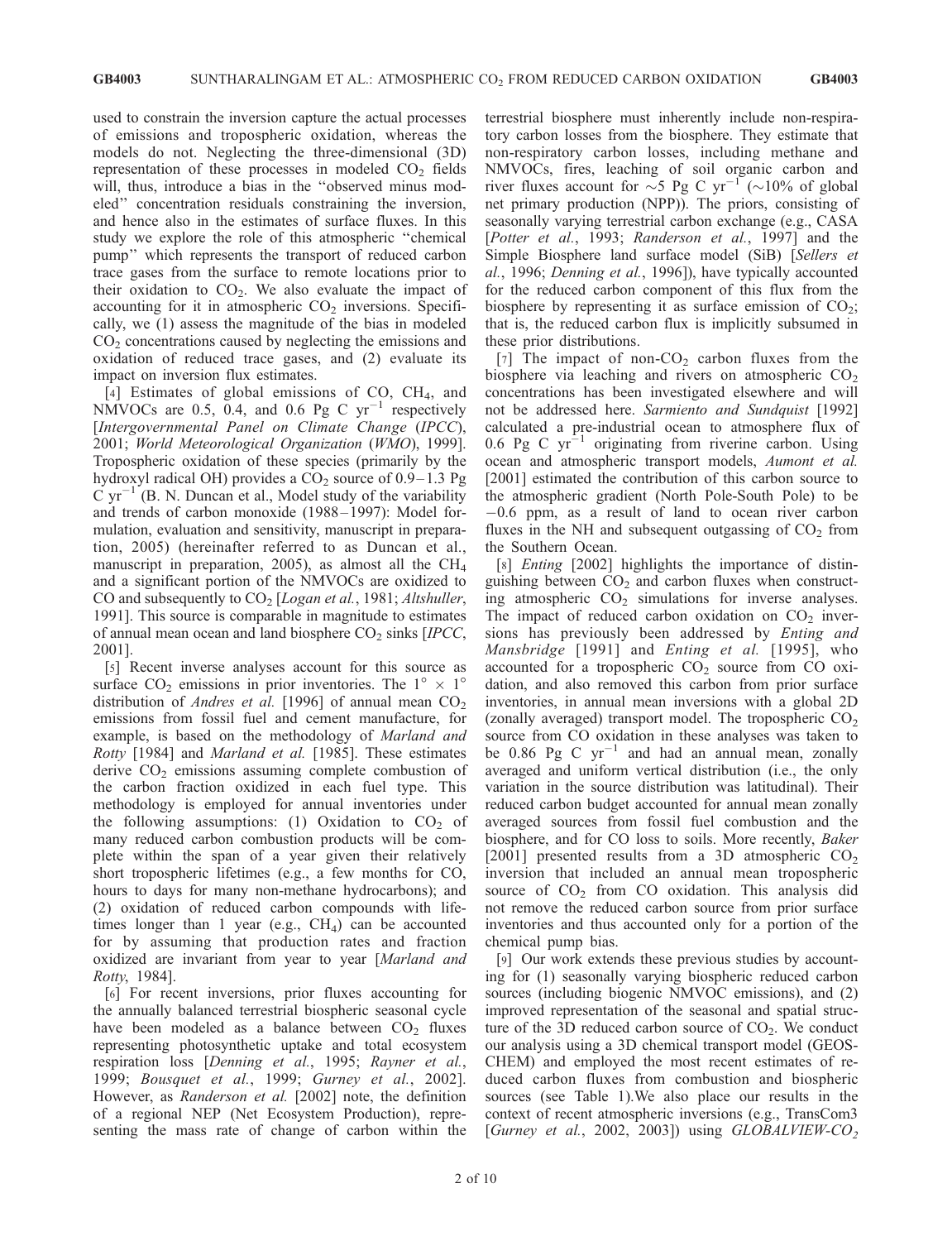**Table 1.** Global Atmospheric Production of  $CO<sub>2</sub>$  From Reduced Carbon Oxidation

| Reduced Carbon<br>Source  | Contribution to $CO2$ in<br>Standard Simulation, <sup>a</sup> Pg C $yr^{-1}$ |  |  |  |  |  |
|---------------------------|------------------------------------------------------------------------------|--|--|--|--|--|
|                           |                                                                              |  |  |  |  |  |
| CO total                  | 0.50                                                                         |  |  |  |  |  |
| Fossil                    | 0.20                                                                         |  |  |  |  |  |
| <b>Biofuels</b>           | 0.08                                                                         |  |  |  |  |  |
| Biomass burning           | 0.21                                                                         |  |  |  |  |  |
| $CH4$ total <sup>b</sup>  | 0.39                                                                         |  |  |  |  |  |
| Energy                    | 0.07                                                                         |  |  |  |  |  |
| Biomass burning           | 0.016                                                                        |  |  |  |  |  |
| Other biosphere           |                                                                              |  |  |  |  |  |
| Wetlands                  | 0.14                                                                         |  |  |  |  |  |
| Ruminants                 | 0.062                                                                        |  |  |  |  |  |
| Rice                      | 0.044                                                                        |  |  |  |  |  |
| <b>Termites</b>           | 0.019                                                                        |  |  |  |  |  |
| Landfills                 | 0.039                                                                        |  |  |  |  |  |
| NMVOCs total <sup>c</sup> | 0.22                                                                         |  |  |  |  |  |
| Energy                    | 0.03                                                                         |  |  |  |  |  |
| Biomass burning           | 0.03                                                                         |  |  |  |  |  |
| Biosphere                 | 0.16                                                                         |  |  |  |  |  |
| Total                     | 1.1                                                                          |  |  |  |  |  |

a Reduced carbon emissions estimates are taken from Duncan et al. (manuscript in preparation, 2005) and Wang et al. [2004]. We assume a  $CO<sub>2</sub>$  yield of 1 from CH<sub>4</sub> and CO oxidation. The  $CO<sub>2</sub>$  yield from NMVOC oxidation represents the component via CO and is a weighted average of the CO yields from Duncan et al. (manuscript in preparation, 2005) (see their Table 9). In the standard simulation the combustion sources for CO and CH4 and NMVOC emission have spatial distributions taken from Duncan et al. (manuscript in preparation, 2005) (fossil fuel), Yevich and Logan [2003] (biofuels) and Duncan et al. [2003] (biomass burning). CO production from biogenic NMVOC oxidation follows the distribution of Duncan et al. (manuscript in preparation, 2005), which is based on work by Guenther et al. [1995] (for isoprene, monoterpenes and methanol) and Jacob et al.  $[2002]$  (for acetone). Other CH<sub>4</sub> sources are distributed according to the a priori distributions of Wang et al. [2004] as follows: Walter et al. [2001] (wetlands); EDGAR v3.2 [Olivier, 2002] (ruminants, rice, landfills); Sanderson [1996] (termites).

<sup>b</sup>The methane sources in the "Energy" category are from petroleum, coal combustion and natural gas.

The NMVOC sources in the ''Energy'' category are from fossil and domestic fuel combustion. NMVOC sources in the ''Biosphere'' category are carbon emissions from vegetation, primarily isoprene, terpenes and acetone.

[2003] observations, and examine the implications for regional flux estimates.

#### 2. Calculation of the Chemical Pump Effect

[10] Most atmospheric  $CO<sub>2</sub>$  inversion studies optimize estimates of surface fluxes by minimizing the sum of a squared difference between observed and modeled  $CO<sub>2</sub>$ concentrations and a penalty term proportional to the squared difference between the estimated surface fluxes and their prior magnitudes [Enting et al., 1995; Bousquet et al., 1999; Peylin et al., 2002; Gurney et al., 2002]. The cost function generally takes the form [Enting, 2002],

$$
J(x) = (Hx - y_0)^T R_0^{-1} (Hx - y_0) + (x - x_b)^T S_0^{-1} (x - x_b).
$$
\n(1)

Here x represents a vector of surface fluxes to be estimated and  $x_b$  represents the a priori values. Hx and  $y_0$  are, respectively, the modeled and observed  $CO<sub>2</sub>$  concentrations, where  $H$  represents the linearized model transport matrix.  $R_0$ and  $S_0$  are covariance matrices accounting for errors in the representation of modeled and observed concentrations and in the a priori fluxes respectively.

[11] We calculate the effect of the chemical pump on modeled  $CO<sub>2</sub>$  concentrations ("the chemical pump concentration adjustment'') with a 3D atmospheric chemistry model (GEOS-CHEM), to account for (1) the inclusion of the tropospheric  $CO<sub>2</sub>$  source from reduced carbon oxidation (concentration increase,  $+\Delta y_{ox}$ ) and (2) the removal of the reduced carbon from surface  $CO<sub>2</sub>$  emission inventories (concentration decrease  $-\Delta y_{\text{surf}}$ ). Omission of the proper representation of both these effects (points 1 and 2) will give rise to two separate sources of error in atmospheric inverse analyses.

[12] We then define a chemical pump adjustment  $(\Delta y)$  to the modeled  $CO<sub>2</sub>$  concentration (Hx) as

$$
\Delta y = +\Delta y_{ox} - \Delta y_{surf}.
$$
 (2)

The chemical pump adjustment thus quantifies the effect on modeled concentrations of properly accounting for the emission, transport and oxidation of reduced carbon species, as opposed to emitting the same  $CO<sub>2</sub>$  from surface inventories. In an inversion that focuses solely on  $CO<sub>2</sub>$  (and neglects the 3D representation of the reduced carbon contribution),  $\Delta y$  is the quantity that should be added to the modeled concentration term (Hx) before the minimization of equation (1).

[13] To calculate  $\Delta y$  we conduct two global CO<sub>2</sub> simulations, each determining one of the terms on the righthand side of equation (2). The first simulation (simulation "CO2-3D" to obtain  $\Delta y_{ox}$ ) represents the impact of the  $3D$  CO<sub>2</sub> source from reduced carbon oxidation. We obtain this distribution using the GEOS-CHEM model as detailed further below. The second simulation (simulation "CO2-SURF" to obtain  $\Delta y_{\text{surf}}$ ) represents the effect of emitting this carbon as  $CO<sub>2</sub>$  in surface emission inventories for fossil and biospheric emissions. The distribution for this source is calculated as a composite one that accounts for all the surface emissions patterns of the reduced carbon species and processes listed in Table 1. The global  $CO<sub>2</sub>$  source from reduced carbon species is the same in both "CO2-3D" and "CO2-SURF" simulations  $(1.1$  Pg C yr<sup>-1</sup>, Table 1); the only difference is the distribution pattern. We calculate the distribution of the chemical pump adjustment,  $\Delta y$ , as the concentration difference between CO2-3D and CO2-SURF (equation (2)).

[14] Both simulations are driven by monthly mean source fields. They are spun up from a constant initial condition (370 ppm) for four years (the time span recommended by the TransCom Level 1 protocol to allow inter-hemispheric gradients to stabilize [Gurney et al., 2002]), driven by repeated meteorological data for 2001. We report the results of the fourth simulation year.

[15] The GEOS-CHEM model (version 5.07) is driven by assimilated meteorological observations from the Goddard Earth Observation System (GEOS) of the NASA Global Modeling and Assimilation Office (GMAO) [Bey et al., 2001]. The resolution is  $2^{\circ} \times 2.5^{\circ}$  in the horizontal, there are 30 vertical sigma levels, and the dynamic time step is 15 min. Previous application of GEOS-CHEM to simulation of  $CO<sub>2</sub>$  is described by Suntharalingam et al. [2004].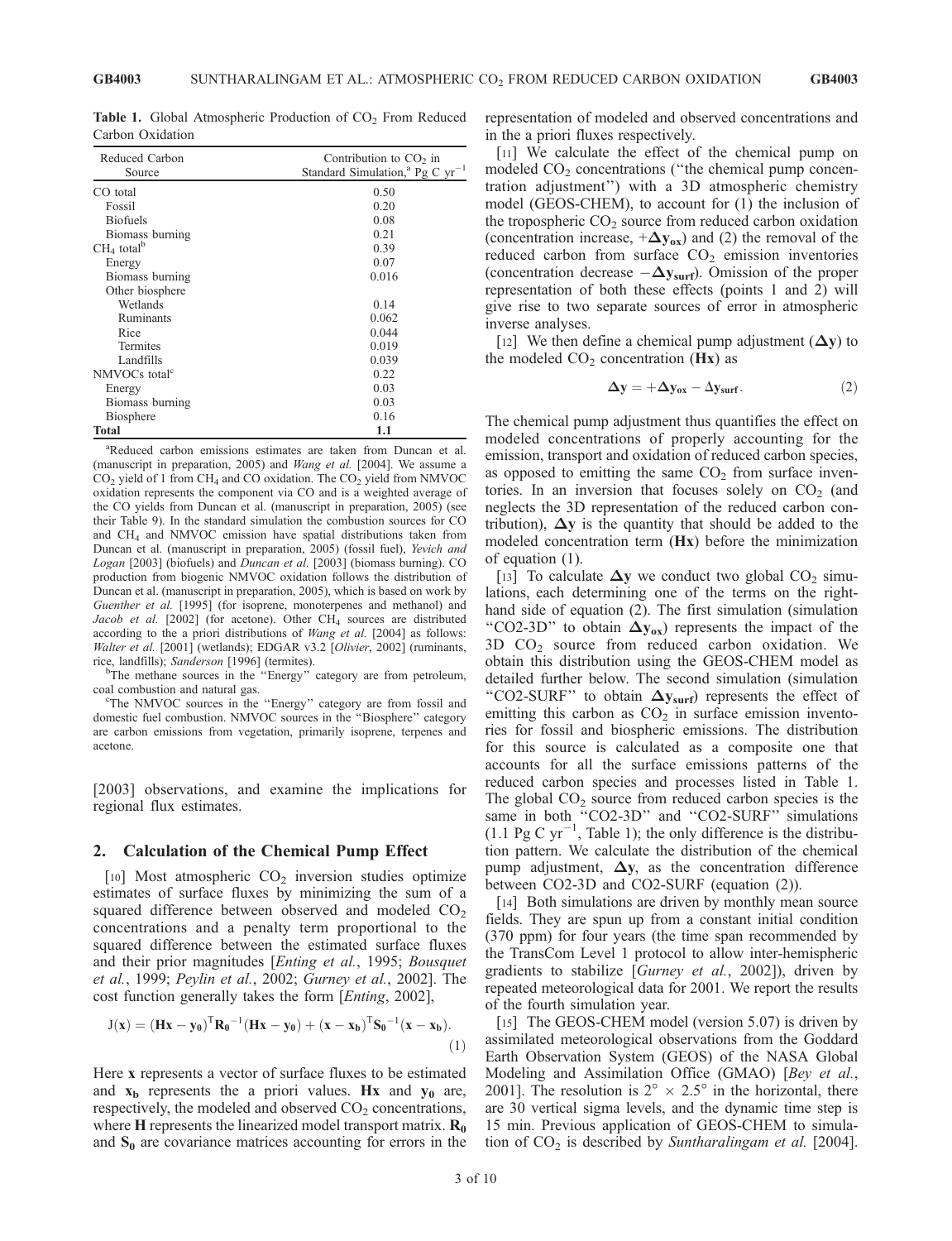

**Figure 1.** Global distributions of the  $CO<sub>2</sub>$  source from (a) surface emissions of these reduced carbon trace gases (the fluxes specified in the CO2-SURF simulation, left panel); and (b) the oxidation of reduced carbon trace gases (the column integrals of the  $CO<sub>2</sub>$  fluxes from the CO2-3D simulation, right panel). The total carbon source is the same in both distributions (1.1  $PgCyr^{-1}$ ). Units are  $gC m^{-2} yr^{-1}$ . The two panels have different color scales to highlight spatial features. See color version of this figure at back of this issue.

[16] We now discuss in detail, the derivation of simulation CO2-3D. Calculating the oxidation source of CO<sub>2</sub> ( $\Delta y_{ox}$ ) requires accounting for the transport, oxidation, and  $CO<sub>2</sub>$ yields of methane, NMVOCs, and CO. We use for this purpose the GEOS-CHEM CO simulation of Duncan et al. (manuscript in preparation, 2005), which accounts for direct emissions of CO as well as for atmospheric production of CO from oxidation of methane and NMVOCs (Table 1). The methane oxidation source in that simulation is computed by applying monthly mean 3D OH concentration fields to latitudinally dependent methane concentrations from NOAA/CMDL observations (averaged over 1988 – 1997), with a CO yield of unity. The NMVOC oxidation source is treated as an equivalent CO emission on the basis of NMVOC emission inventories and species-specific CO yields ranging from 0.2 to unity [Altshuller, 1991]. The loss of CO from oxidation by OH is computed using the previously mentioned global 3D OH fields, and defines our chemical source of  $CO<sub>2</sub>$  (simulation CO2-3D) with global magnitude of 1.1 Pg  $\overline{C}$  yr<sup>-1</sup> (Table 1). Duncan et al. (manuscript in preparation, 2005) evaluated their CO simulation extensively with observations from surface sites and aircraft and showed that the simulation has no significant global bias and provides a realistic global 3D CO concentration field.

[17] The above approach assumes that atmospheric production of  $CO<sub>2</sub>$  from oxidation of methane and NMVOCs necessarily involves CO as an intermediate. The main recognized oxidation pathway bypassing  $CO$  to form  $CO<sub>2</sub>$ is the reaction of peroxyacyl radicals  $(RCO<sub>3</sub>)$  with NO, and is estimated to amount to less than 0.05 Pg C  $yr^{-1}$  according to current global atmospheric chemistry models (A. Fiore, personal communication, 2004). This is small relative to the 1.1 Pg C  $yr^{-1}$  source of CO<sub>2</sub> from CO oxidation.

[18] The CO2-SURF simulation represents the effect of emitting the reduced carbon sources, as a  $CO<sub>2</sub>$  equivalent, from the surface inventories given in Table 1 and consistent with the Duncan et al. (manuscript in preparation, 2005) simulation. The methane source is distributed according to the a priori methane inventory of Wang et al. [2004]. Table 1 gives details of the magnitudes and global distribution patterns employed for emission of all reduced carbon species in the CO2-SURF simulation.

## 3. Impact of Chemical Pump on Atmospheric CO2 Distributions

[19] Figure 1 compares the spatial distributions of the annual  $CO<sub>2</sub>$  source in the CO2-3D and CO2-SURF simulations. Figure 1a represents the column-integral of  $CO<sub>2</sub>$ production from CO oxidation for the CO2-3D simulation. Figure 1b shows the distribution of surface emissions of reduced carbon species from fossil fuel combustion, biomass burning, and biospheric processes listed in Table 1 and underlying simulation CO2-SURF. Figure 2 presents the comparison on a zonally integrated basis as a function of latitude. The CO2-3D source shows a diffuse pattern peaking in the tropics, while the CO2-SURF source is confined to the populated continents and shows a northern hemispheric displacement relative to the 3D reduced carbon oxidation source. The CO2-SURF distribution is highly localized and influenced by regions of high fossil and biofuel CO emissions in east Asia and northern India, biomass burning CO in tropical Africa and south America, and fossil fuel and biogenic CO in the eastern United States [Duncan et al., 2003; Yevich and Logan, 2003, Duncan et al., manuscript in preparation, 2005]. The vertical distribution of the 3D  $CO<sub>2</sub>$  source from reduced carbon oxidation peaks in the tropics at an altitude of  $3-4$  km, primarily reflecting the distribution of OH radicals [Spivakovsky et al., 2000].

[20] The annually averaged surface  $CO<sub>2</sub>$  concentrations for the two simulations, representing  $\Delta y_{ox}$  and  $\Delta y_{surf}$ , are shown in Figure 3, and reflect the underlying source distributions. Surface concentrations are generally higher with a greater degree of localized structure for  $\Delta y_{\text{surf}}$  than for  $\Delta y_{ox}$ , as is expected, since the entire CO<sub>2</sub> source in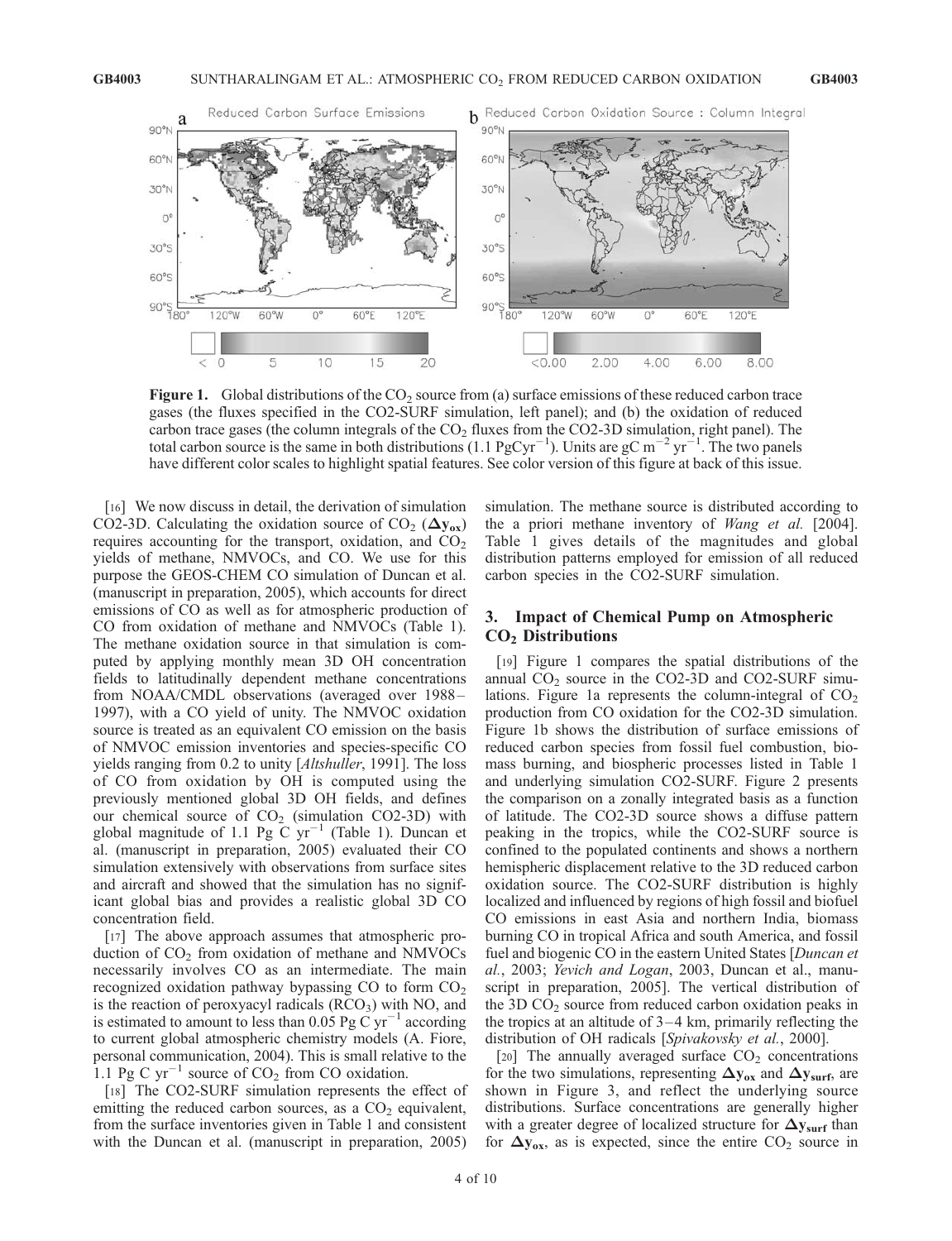

Figure 2. Zonal integrals of the chemical source of  $CO<sub>2</sub>$  computed from reduced carbon oxidation using GEOS-CHEM (CO2-3D simulation, solid line) or specified as a surface flux (CO2-SURF simulation, dashed line).

 $CO_2$ -SURF is confined to the surface.  $\Delta y_{\text{surf}}$  is highest in and downwind of regions of high reduced carbon emissions (China, northern India, Europe and the eastern United States). In contrast,  $\Delta y_{ox}$  is smaller, more diffuse and displays a maximum in the northern tropics. The somewhat higher NH surface values for  $\Delta y_{ox}$  result from its dependence on the CO2-3D source, which represents a convolution of the distribution of OH radicals and the reduced carbon mixing ratio distribution (the latter has a Northern Hemispheric bias).

[21] Figure 4 shows the spatial distribution of the annually averaged value of  $\Delta y$  (the chemical pump concentration adjustment) at the surface, i.e., the difference between the  $\Delta y_{ox}$  and  $\Delta y_{surf}$ . The corresponding zonally averaged

latitudinal gradient is shown in Figure 5. The chemical pump adjustment at the surface is largest in absolute value downwind of regions of high reduced carbon emissions.  $\Delta y$ values less than  $-0.3$  ppm occur extensively in continental regions of eastern China, eastern Europe, northern India and the eastern United States. The mean north-south interhemispheric difference is  $-0.21$  ppm.

[22] In the TransCom3 inverse study of Gurney et al. [2002], observational constraints for regional flux estimates were provided by annual mean concentration residuals at 76 GLOBALVIEW-CO2 sites (locations shown in Figure 4). These residuals represent differences between modeled and observed concentrations, where modeled concentrations are based on prior ''background'' fluxes accounting for fossil fuel combustion, the seasonal terrestrial biosphere, and air-sea exchange. In Figure 6 we show the impact of the chemical pump adjustment on concentration residuals from the TransCom3 annual mean study by plotting the original residuals from Gurney et al. [2002] at the GLOBALVIEW-CO<sub>2</sub> sites (their Figure 2) along with the adjusted residuals using values of  $\Delta y$  from our analysis. The chemical pump adjustment imposes a systematic decrease on modeled concentrations at northern hemispheric sites. For this configuration of stations, the north-south inter-hemispheric difference for the annual mean value of  $\Delta y$  is  $-0.20$  ppm.

[23] The interhemispheric difference of the concentration residuals (mean across all models) used to constrain the annual mean TransCom3 inversion was 2.3 ppm. This north-south difference led to a a northern continental carbon sink estimate of 2.2 Pg C  $yr^{-1}$  (mean across all models) (K. Gurney, personal communication, 2004). The chemical pump effect would decrease this interhemispheric difference of residuals by about 10%, and imply correspondingly lower northern continental carbon uptake in inverse analyses.

[24] The distribution of  $\Delta y$  is driven by two factors (equation (2)): (1) the addition of a tropospheric source of CO2 from the transport and oxidation of reduced carbon



Figure 3. Surface  $CO_2$  concentration distributions from (left) the CO2-SURF simulation (for  $\Delta y_{surf}$ ) and (right) the CO2-3D simulation (for  $\Delta y_{ox}$ ). Values shown are the annual mean concentration in the fourth simulation year, and following subtraction of the initial condition (370 ppm). The two panels have different color scales to highlight spatial features. See color version of this figure at back of this issue.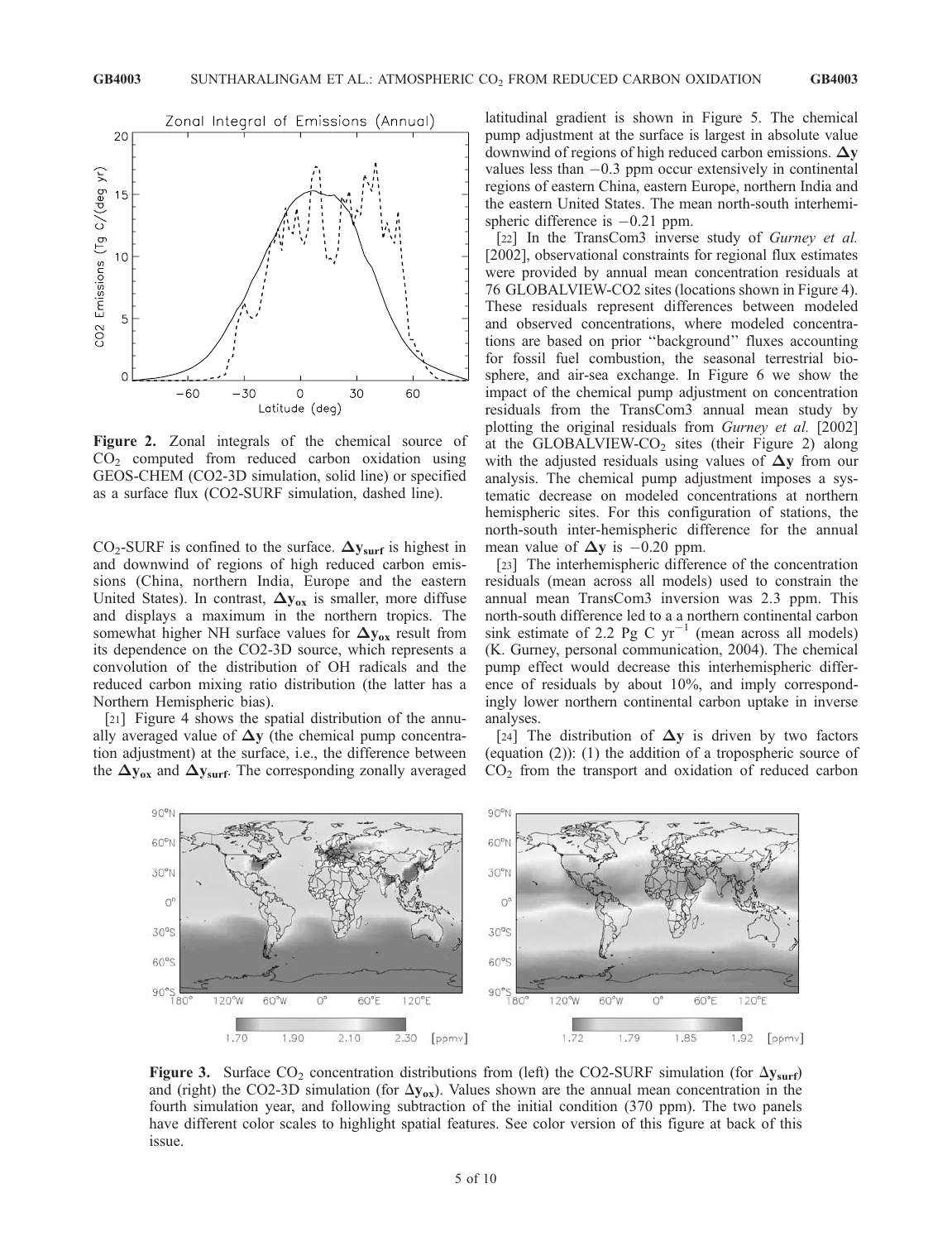

Figure 4. Spatial distribution of the chemical pump concentration adjustment  $\Delta y$  at the surface (annual mean). This distribution represents the difference between the left and right panels of Figure 3  $(\Delta y_{ox} - \Delta y_{surf})$ . Units are ppm. The black circles represent the GLOBALVIEW-CO2 stations used in the inversion analysis of Gurney et al. [2002]. See color version of this figure at back of this issue.

trace gases  $(\Delta y_{ox})$  and (2) the removal of the equivalent reduced carbon source from surface inventories  $(\Delta y_{surf})$ . The Northern Hemisphere minimum in Figure 5 can be ascribed to the dominance of  $\Delta y_{\text{surf}}$  over  $\Delta y_{\text{ox}}$  at the surface. However, Figure 4 demonstrates that it is the highly localized nature of  $\Delta y_{\text{surf}}$  that has the greatest impact on the surface spatial distribution. While remote ocean sites show changes of 0.1 ppm or less, the values of  $\Delta y$  at Northern Hemisphere continental GLOBALVIEW-CO2 sites in or downwind of regions of reduced carbon emissions are substantial:  $-0.56$  ppm (TAP),  $-0.36$  ppm (HUN),  $-0.36$  ppm (ITN), and  $-0.29$  ppm (BAL). The concentration residual differences between stations (in the longitudinal direction) used to constrain regional and continental scale flux estimates in the TransCom3 annual mean inversion were generally less than 1 ppm (K. Gurney, personal communication, 2004). Accounting for the chemical pump adjustment, therefore, is likely to play an important role in the determination of regional flux estimates.

## 4. Implications for Flux Estimates From  $CO<sub>2</sub>$ Inversions

[25] To evaluate the impact of the chemical pump adjustment on carbon flux estimates from atmospheric  $CO<sub>2</sub>$  inversions, we replicate the methodology of the TransCom3 Level 1 analysis [Gurney et al., 2002, 2003]. This inversion method, constrained by concentration residuals at GLOBALVIEW-CO2 stations (Figures 4 and 6), estimates residual  $CO<sub>2</sub>$  fluxes for 11 land regions and 11 ocean regions.

[26] *Gurney et al.* [2002, 2003] note that model transport differences represent a significant source of uncertainty in



Figure 5. Zonally and annual averaged value of the chemical pump adjustment  $\Delta y$  at the surface.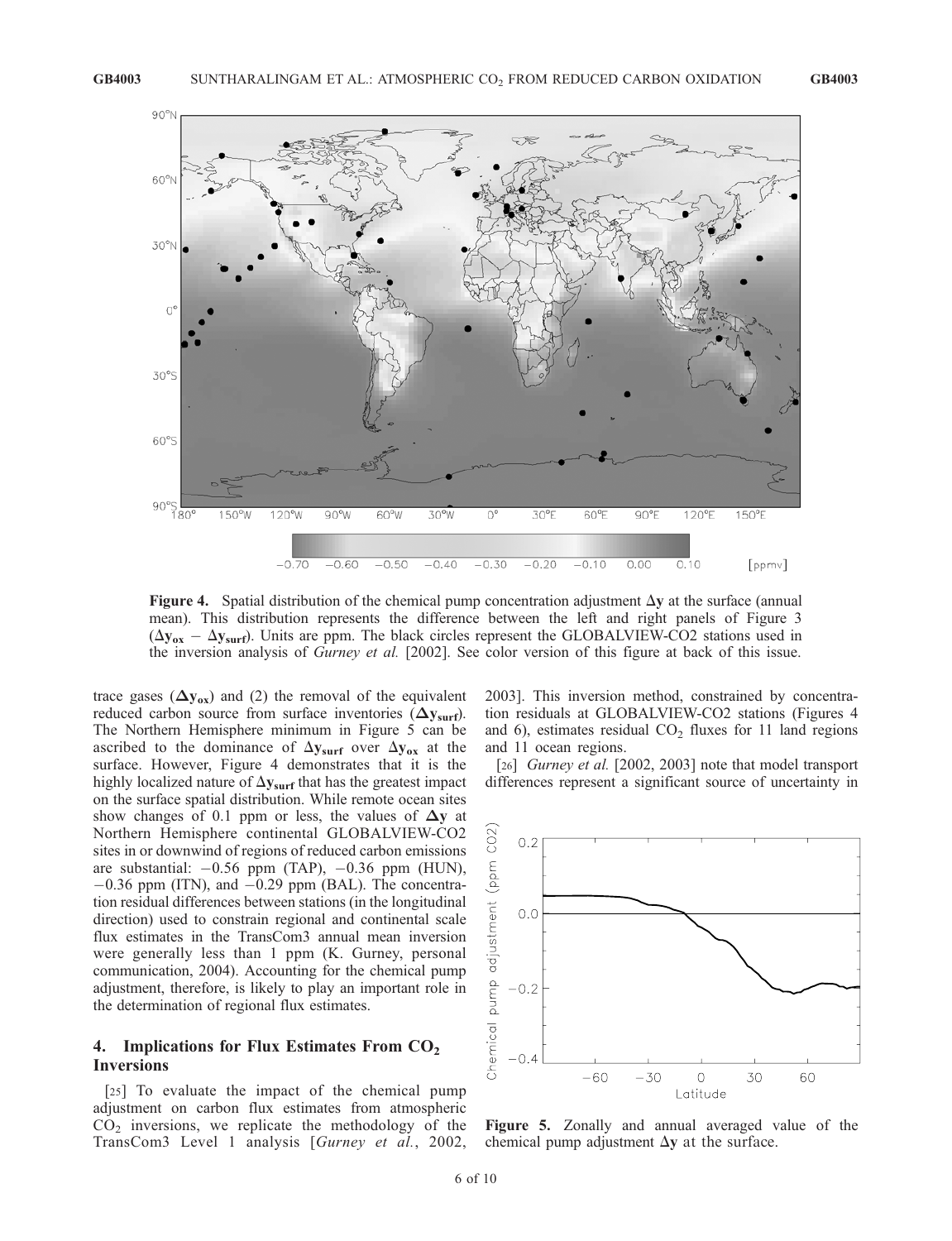

Figure 6. Impact of the chemical pump adjustment at  $GLOBALVIEW$ - $CO2$  sites on the mean  $CO<sub>2</sub>$  residuals from Figure 2 of Gurney et al. [2002]. These residuals represent the difference between model estimates of the interhemispheric distribution of  $CO<sub>2</sub>$  (caused by fossil fuels, ocean exchange, and an annually balanced terrestrial biosphere) and observations. The crosses correspond to the mean value (averaged over all models of the TransCom3 study) of the residuals at each station. The solid circles represent the effect of adjusting these residuals using the  $\Delta y$  value calculated in this study.

inversion flux estimates on both hemispheric and regional scales. We use here transport fields from three different models that participated in TransCom3: (1) MATCH with NCAR-CCM winds [Krakauer et al., 2004; Mahowald et al., 1997]; (2) LSCE-TM2 [Heimann, 1995; Bousquet et al., 1999]; and (3) GISS-UCI (Prather et al., 1987; Hansen et al., 1997]. (Transport fields for the latter two models were taken from the TransCom website (http:// transcom.colostate.edu/TransCom\_3/transcom\_3.html) where the individual model basis functions are archived.) These three models displayed characteristics spanning the TransCom3 range [Gurney et al., 2003, Table 3].

[27] We derive new inversion estimates of regional residual fluxes after incorporating the chemical pump concentration adjustment into the modeled concentration fields (Hx). The bias in flux estimates due to neglecting the chemical pump effect is then given by the difference between the new flux estimates and the original values, and denoted ''the chemical pump flux adjustment.'' The methodology, prior fluxes and covariance matrices used in the inversion follow the TransCom3 level 1 protocol (Gurney et al. [2002], with adjustments following Krakauer et al. [2004] (i.e., application of generalized cross validation to select uncertainty ranges of terrestrial prior flux estimates and the weighting of  $CO<sub>2</sub>$  station data)).

[28] *Gurney et al.* [2002] point out that fluxes integrated over latitudinal zones are better constrained by the observations than individual regional results. In Table 2 we summarize results for zonally aggregated regions. Also listed in Table 2 are the initial estimates from the models

prior to the chemical pump adjustment. The sign convention in this table is that a negative flux denotes net uptake (into the biosphere or ocean). A positive chemical pump flux adjustment (defined as the difference between the flux estimate after chemical pump adjustment minus the original flux estimate) therefore represents a decrease in the net uptake flux, or an increase in net efflux.

[29] Since the chemical pump adjustment has its primary impact on modeled concentration residuals at Northern Hemisphere sites in and downwind of continental regions of high reduced carbon emissions (Figure 6), the main effect on inversion estimates is a decrease in estimated uptake by land in most northern land regions for all three models. The TransCom3 regions of boreal and temperate Asia, North America and Europe all show systematic positive flux adjustments which represent reductions in net carbon uptake. The aggregated region of Europe and boreal and temperate Asia is most affected by the chemical pump adjustment for all three models (Table 2). Decreases in estimated flux uptake of 0.15 to 0.24 Pg C  $yr^{-1}$  are seen there, in contrast to 0.01 to 0.07 Pg C  $yr^{-1}$  for North America. The total northern extra-tropical land flux adjustment  $(0.22-0.27 \text{ Pg C yr}^{-1})$  and the total zonal integral (for northern extra-tropical ocean and land) (0.18 to  $0.21$  Pg C yr<sup>-1</sup>) display less variability across models than do the estimates for the individual regions.

[30] The relative impact of the chemical pump flux adjustment is quite model dependent (e.g., 9% of the original northern extra-tropical uptake level in MATCH, but 27% for the LSCE-TM2 model, Table 2). This arises from model disagreement over the magnitude of the northern land sink  $(-2.5 \pm 0.4$  Pg C yr<sup>-1</sup> to  $-0.9 \pm 0.4$  $0.5$  Pg C yr<sup>-1</sup>, Table 2), and its longitudinal partition in the original inversion estimates; for example, TM2-LSCE attributes the major part of the uptake to north America, in contrast to MATCH and GISS-UCI which locate it in Europe and north Asia.

[31] The tropics are the most poorly constrained regions in the Level 1 inversion due to the small number of observing sites, resulting in large a posteriori uncertainties on flux estimates [Gurney et al., 2002, 2003; Krakauer et al., 2004]. Estimated flux adjustments are smaller than in the northen midlatitudes, and represent reductions in  $CO<sub>2</sub>$ efflux  $(-0.14$  to  $-0.17$  Pg C yr<sup>-1</sup> for the aggregated land, Table 2). We do not address this further in view of the limited observational constraints here.

[32] Oceanic regions, where the observation sites are not as affected by the chemical pump concentration adjustment, generally display much smaller flux adjustments than for the land. Table 2 indicates that the aggregated northern extra-tropical oceans display slightly increased uptake under the chemical pump adjustment, while the tropical oceans display slightly reduced efflux (in common with tropical land).

[33] All three models ascribe very small chemical pump flux adjustments in the southern extratropics (on the order of 0.02 Pg C  $yr^{-1}$  for aggregated land and ocean areas) driven by the very small concentration adjustments here (Figure 4). Although some regions of the Southern Hemispheric continents display concentration adjustments of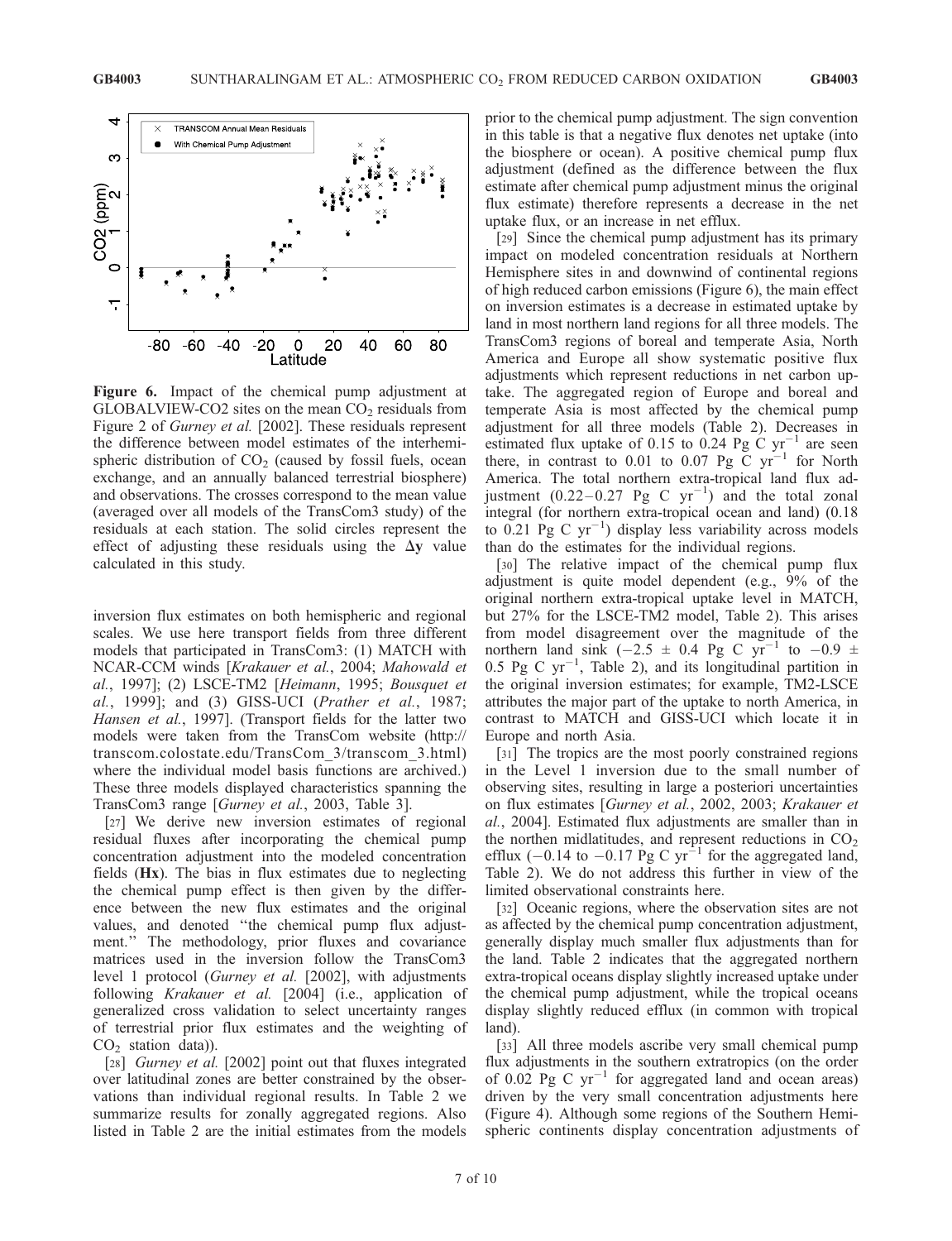|                             | <b>MATCH Flux Estimates</b> |          |             | <b>LSCE Flux Estimates</b> |          |             | <b>GISS Flux Estimates</b> |          |             |
|-----------------------------|-----------------------------|----------|-------------|----------------------------|----------|-------------|----------------------------|----------|-------------|
| Region                      | Original                    | Adiusted | <b>Bias</b> | Original                   | Adiusted | <b>Bias</b> | Original                   | Adjusted | <b>Bias</b> |
| North America               | $-0.70 \pm 0.3$             | $-0.62$  | 0.07        | $-0.8 \pm 0.4$             | $-0.84$  | 0.01        | $-0.29 \pm 0.4$            | $-0.25$  | 0.03        |
| Northern Asia and Europe    | $-1.81 \pm 0.3$             | $-1.67$  | 0.15        | $-0.07 \pm 0.5$            | 0.17     | 0.24        | $-1.06 \pm 0.5$            | $-0.82$  | 0.24        |
| Northern land <sup>b</sup>  | $-2.51 \pm 0.4$             | $-2.29$  | 0.22        | $-0.91 \pm 0.5$            | $-0.67$  | 0.25        | $-1.35 \pm 0.5$            | $-1.08$  | 0.27        |
| Northern ocean <sup>b</sup> | $-0.39 \pm 0.3$             | $-0.40$  | $-0.01$     | $-1.76 \pm 0.4$            | $-1.81$  | $-0.05$     | $-2.06 \pm 0.5$            | $-2.15$  | $-0.08$     |
| Tropical land <sup>b</sup>  | $1.0 \pm 0.7$               | 0.86     | $-0.14$     | $0.02 \pm 0.8$             | $-0.15$  | $-0.17$     | $0.32 \pm 0.8$             | 0.18     | $-0.14$     |
| Tropical ocean <sup>b</sup> | $0.66 \pm 0.3$              | 0.62     | $-0.04$     | $0.50 \pm 0.2$             | 0.48     | $-0.02$     | $0.98 \pm 0.3$             | 0.94     | $-0.03$     |
| Southern land <sup>b</sup>  | $-0.71 \pm 0.6$             | $-0.73$  | $-0.02$     | $-0.01 \pm 0.6$            | 0.01     | 0.02        | $0.19 \pm 0.6$             | 0.21     | 0.02        |
| Southern ocean <sup>b</sup> | $-0.88 \pm 0.3$             | $-0.86$  | 0.02        | $-0.66 \pm 0.4$            | $-0.68$  | $-0.03$     | $-0.90 \pm 0.4$            | $-0.93$  | $-0.03$     |

Table 2. Regionally Aggregated Chemical Pump Flux Adjustments for an Annual Mean Inversion<sup>a</sup>

<sup>a</sup>Units are Pg C  $yr^{-1}$ .

<sup>b</sup>Results are shown on a regionally aggregated basis and for three transport models. Also shown for each model are the flux estimates with and without the chemical pump adjustment to model concentrations (columns 1 and 2 for each model). A posteriori uncertainties on flux estimates are given in the first column for each model. The regional totals are aggregated over the TransCom3 regions as follows: Northern land is the sum of boreal and temperate North America, boreal and temperate Asia and Europe. Tropical land is the sum of tropical America, tropical Asia and northern Africa. Southern land is the sum of South America, Southern Africa and Australia. Northern ocean is the sum of the North Pacific, the North Atlantic and the Northern Ocean. Tropical ocean is the sum of the tropical east and west Pacific, the tropical Atlantic and the tropical Indian Ocean. Southern ocean is the sum of the south Indian ocean, the south Atlantic, the south Pacific and the Southern Ocean.

magnitude up to 0.1 ppm, the majority of the observation sites are oceanic, and register small  $\Delta v$  values.

#### 5. Discussion and Conclusions

[34] Recent inverse analyses constraining carbon fluxes using atmospheric  $CO_2$  observations assume that the  $CO_2$ source from atmospheric oxidation of reduced carbon  $(1.1 \text{ Pg C yr}^{-1})$  is released at the surface rather than distributed globally in the atmosphere. This produces a bias in the estimates of surface fluxes. We used a 3D atmospheric chemistry model (GEOS-CHEM) to evaluate the magnitude of this ''chemical pump'' effect on modeled concentrations and flux estimates. We find that resolving the 3D structure of the atmospheric  $CO<sub>2</sub>$  source, as opposed to emitting this reduced carbon as  $CO<sub>2</sub>$  at the surface, yields a decrease in the modeled annual mean inter-hemispheric gradient (N-S) of 0.21 ppm. Larger adjustments (up to  $-0.6$  ppm) are apparent on a regional basis in and downwind of regions of high emissions of reduced carbon.

[35] We used TransCom3 annual mean simulations from three transport models to evaluate the implications for inversion estimates. The main impacts are systematic decreases in estimates of northern continental land uptake (i.e., by 0.22 to 0.27 Pg C  $yr^{-1}$ ), and reductions in tropical land carbon efflux  $(-0.14 \text{ to } -0.17 \text{ pg C yr}^{-1})$ , with smaller changes over oceans and in the Southern Hemisphere. While these adjustments are generally smaller than the a posteriori uncertainties calculated by the inversion (e.g., 0.4 to 0.5 Pg C  $yr^{-1}$  for northern land uptake, Table 2), they represent a systematic bias in flux estimates. They account for changes of 9 to 27% in estimated northern land  $CO<sub>2</sub>$  uptake for the three models evaluated here. Our results highlight the need for a realistic description of reduced carbon emission and oxidation processes in deriving inversion estimates of  $CO<sub>2</sub>$  surface fluxes.

[36] Our standard simulation is based on a global  $CO<sub>2</sub>$ source from reduced carbon oxidation of 1.1 Pg C  $yr$ <sup>-</sup> . Previous literature estimates for reduced carbon emissions [WMO, 1999; Bergamaschi et al., 2000; Kasibhatla et al., 2002; Petron et al., 2002] imply a likely range of 0.9– 1.3 Pg C  $yr^{-1}$  for this source. As a sensitivity study we increased the fossil and biofuel source by 0.12 Pg C  $yr^{-1}$ in our simulation, on the basis of the CO inversion results of Petron et al. [2002] and Kasibhatla et al. [2002]. The resulting chemical pump concentration adjustment gives an inter-hemispheric difference of  $-0.25$  ppm (as measured at the surface GLOBALVIEW-CO2 sites), in contrast to  $-0.20$  ppm in our standard simulation. Corresponding flux adjustments from the three models display similar changes on a zonally averaged basis, for example, an additional 0.07 Pg  $\check{C}$  yr<sup>-1</sup> decrease in northern extratropical land uptake to give a flux adjustment range of  $0.29$  to  $0.33$  Pg C yr<sup>-1</sup>. This scenario illustrates that uncertainties in reduced carbon budget terms can have consequences for inverse  $CO<sub>2</sub>$  flux estimates disproportionate with their magnitude. Although a change of only 10% was introduced to the global reduced carbon budget, the resulting concentration and flux adjustments for Northern Hemisphere land changed by more than 25%. This resulted from the way in which reduced carbon distributions were modified in this sensitivity test; specifically, the increase in the CO budget was confined to fossil and biofuel sectors, with consequent local implications for observation sites downwind of the predominantly northern hemispheric emission regions.

[37] Variations in the OH field underlying the reduced carbon oxidation source will affect the distribution of the CO2-3D simulation. Variability in global mean OH has been estimated to be under 10% [Spivakovsky et al., 2000; Wang and Jacob, 1998; Prinn et al., 1995]. We also considered another CO2-3D simulation driven by an alternative OH distribution with a 5% difference in global mean OH (taken from GEOS-CHEM version 4.33). The resulting shift in the recalculated surface inter-hemispheric gradient of  $\Delta y$  was small (a change of 0.017 ppm, in comparison to the original value of 0.21 ppm). We ascribe this to the relatively low impact of the change in OH on the CO2-3D distribution, and the weak influence of CO2-3D (in comparison to CO2-SURF) on the surface concentrations determining  $\Delta y$ .

[38] *Enting and Mansbridge* [1991] previously addressed the role of the tropospheric  $CO<sub>2</sub>$  source from CO oxidation in a simplified zonal mean inversion. They estimated an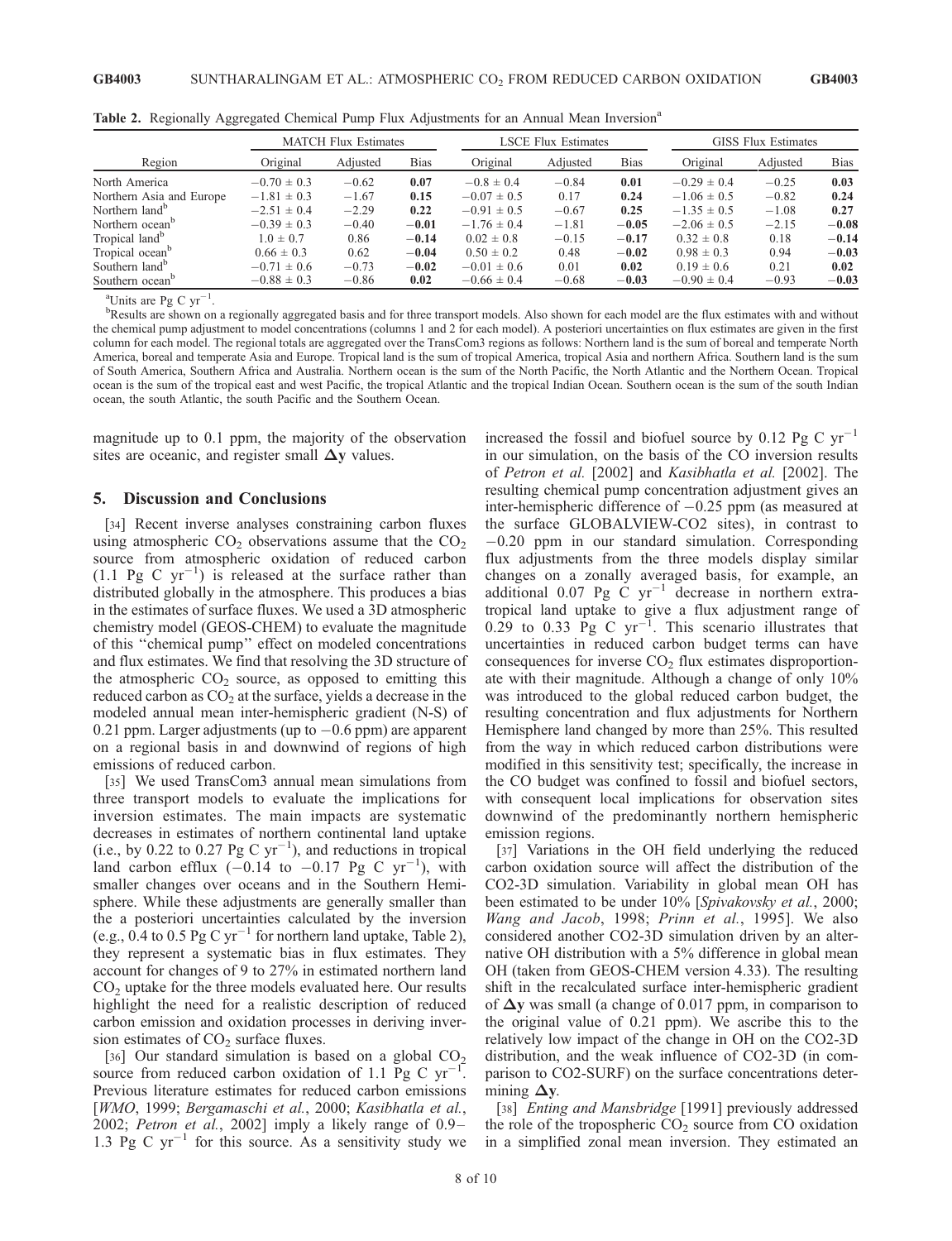increase in Southern Hemisphere sinks of 0.25 Pg C  $yr^{-1}$ , and a corresponding decrease in Northern Hemisphere uptake. The regional partitions of the TransCom3 inversion do not permit easy separation of our results into Northern and Southern Hemispheric aggregates (i.e., the tropical regions span the equator). However, separating the northern extratropics (characterized by a decrease in  $CO<sub>2</sub>$ uptake) from the tropics and Southern Hemisphere we obtain the following results for (1) the decrease in total  $(land + ocean)$  northern uptake and  $(2)$  the increase in total tropical and southern sink:  $0.21$  and  $0.20$  Pg C year<sup>-1</sup> (MATCH); 0.20 and 0.21 Pg C  $yr^{-1}$  (TM2-LSCE) and  $0.18$  and  $0.17$  Pg C yr<sup>-1</sup> (GISS-Prather). Our results, therefore, appear qualitatively consistent with those of Enting and Mansbridge's earlier study.

[39] We have focused here only on the implications for annual mean inversions following the methodology of the TransCom3 Level 1 analysis. Rödenbeck et al. [2003], employing a time-dependent Bayesian technique, solving for monthly fluxes, suggest a much smaller Northern Hemisphere land uptake  $(0.4-0.5 \text{ Pg C yr}^{-1})$  than the TransCom3 annual mean average  $(2.2 \text{ Pg C yr}^{-1})$  for the 1992 – 1996 period. They impute the differences to methodological differences in the inversions. Such results suggest that the magnitude of the chemical pump adjustment may be as or more significant in seasonal time-dependent inversions, and have greater implications for inverse flux estimates on shorter timescales (e.g., monthly). Our calculated chemical pump concentration adjustment  $(\Delta y)$  displays distinct seasonal variation driven by both reduced carbon sources and OH concentrations. The consequent impact on the surface inter-hemispheric difference for  $\Delta y$  (annual mean value of  $-0.21$  ppm) is a range from  $-0.32$  ppm (January) to  $-0.15$  ppm (July). We will explore in future work the implications of this seasonal variability of  $\Delta y$  for inverse  $CO<sub>2</sub>$  flux estimates.

[40] Acknowledgments. This work was supported by the NOAA OGP Global Carbon Cycle Program. The GEOS-CHEM model is managed at Harvard University with support from the NASA Atmospheric Chemistry Modeling and Analysis Program. N. Y. K. was supported by a graduate fellowship from the Betty and Gordon Moore Foundation. J. T. R. gratefully acknowledges support from NASA (NNG04GK49G) and NOAA (NA03OAR4310059). We thank Arlene Fiore and Bryan Duncan for helpful discussions.

#### References

- Altshuller, P. (1991), The production of carbon monoxide by the homogeneous  $NO<sub>x</sub>$ -induced photooxidation of volatile organic compounds in the troposphere, J. Atmos. Chem., 13, 155 – 182.
- Andres, R. J., G. Marland, I. Fung, and E. Matthews (1996), A  $1^{\circ} \times 1^{\circ}$ distribution of carbon dioxide emissions from fossil fuel consumption and cement manufacture, 1950-1990, Global Biogeochem. Cycles, 10, 419 – 429.
- Aumont, O., J. C. Orr, P. Monfray, W. Ludwig, P. Amiotte-Suchet, and J. Probst (2001), Riverine-driven interhemispheric transport of carbon, Global Biogeochem. Cycles, 15, 393 – 405.
- Baker, D. (2001), Sources and sinks of atmospheric  $CO<sub>2</sub>$  estimated from batch least-squares inversions of  $CO<sub>2</sub>$  concentration measurements, Ph.D. thesis, Princeton Univ., Princeton, N. J.
- Bergamaschi, P., R. Hein, M. Heimann, and P. J. Crutzen (2000), Inverse modeling of the global CO cycle: 1. Inversion of CO mixing ratios, J. Geophys. Res., 105, 1909 – 1927.
- Bey, I., D. J. Jacob, R. M. Yantosca, J. A. Logan, B. Field, A. M. Fiore, Q. Li, H. Liu, L. J. Mickley, and M. Schultz (2001), Global modeling

of tropospheric chemistry with assimilated meteorology: Model description and evaluation, J. Geophys. Res., 106, 23,073 – 23,096.

- Bousquet, P., P. Ciais, P. Peylin, M. Ramonet, and P. Monfray (1999), Inverse modeling of annual atmospheric  $CO<sub>2</sub>$  sources and sinks: 1. Method and control inversion, J. Geophys. Res., 104, 26,161-26,178.
- Crutzen, P. J. (1994), Global budgets for non- $CO<sub>2</sub>$  greenhouse gases, Environ. Monit. Assess.,  $31, 1-15$ .
- Denning, A. S., I. Y. Fung, and D. A. Randall (1995), Latitudinal gradient of atmospheric CO<sub>2</sub> due to seasonal exchange with land biota, Nature,  $376.240 - 243.$
- Denning, A. S., J. G. Collatz, C. Zhang, D. A. Randall, J. A. Berry, P. J. Sellers, G. D. Colello, and D. A. Dazlich (1996), Simulations of terrestrial carbon metabolism and atmospheric  $CO<sub>2</sub>$  in a general circulation model: Part 1. Surface carbon fluxes, Tellus, Ser. B, 48,  $521 - 542.$
- Duncan, B. N., R. V. Martin, A. C. Staudt, R. Yevich, and J. A. Logan (2003), Interannual and seasonal variability of biomass burning emissions constrained by satellite observations, J. Geophys. Res., 108(D2), 4100, doi:10.1029/2002JD002378.
- Enting, I. G. (2002), Inverse Problems in Atmospheric Constituent Transport, Cambridge Univ. Press, New York.
- Enting, I. G., and J. V. Mansbridge (1991), Latitudinal distribution of sources and sinks of CO<sub>2</sub>: Results of and inversion study, Tellus, Ser. B, 43, 156-170.
- Enting, I. G., C. M. Trudinger, and R. J. Francey (1995), A synthesis inversion of the concentration and  $\delta^{13}$ C of atmospheric CO<sub>2</sub>, Tellus, Ser. B, 47, 35-52.
- Fan, S., M. Gloor, J. Mahlman, S. Pacala, J. Sarmiento, T. Takahashi, and P. Tans (1998), A large terrestrial carbon sink in North America implied by atmospheric and oceanic carbon dioxide data and models, Science, 282, 442 – 446.
- GLOBALVIEW-CO2 (2003), Cooperative Atmospheric Data Integration Project - Carbon Dioxide [CD-ROM], Natl. Oceanic and Atmos. Admin. Clim. Monit. and Diagn. Lab., Boulder, Colo. (Available via anonymous FTP to ftp.cmdl.noaa.gov, Path: ccg/co2/GLOBALVIEW)
- Guenther, A., et al. (1995), A global model of natural volatile organic compound emissions, J. Geophys. Res., 100, 8873 – 8892.
- Gurney, K. R., et al. (2002), Towards robust regional estimates of  $CO<sub>2</sub>$ sources and sinks using atmospheric transport models, Nature, 415, 626 – 630.
- Gurney, K. R., et al. (2003), TransCom  $3 \text{ CO}_2$  inversion intercomparison: 1. Annual mean control results and sensitivity to transport and prior flux information, Tellus, Ser. B, 55, 555 – 579.
- Hansen, J., et al. (1997), Forcings and chaos in interannual to decadal climate change, J. Geophys. Res., 102, 25,679 – 25,720.
- Heimann, M. (1995), The global atmospheric tracer model TM2, Tech. Rep. 10, 51 pp., Dtsch. Klimarechenzentrum, Hamburg, Germany.
- Intergovernmental Panel on Climate Change (2001), Climate Change 2001: The Scientific Basis, edited by J. T. Houghton et al., Cambridge Univ. Press, New York.
- Jacob, D. J., B. D. Field, E. Jin, I. Bey, Q. Li, J. A. Logan, and R. M. Yantosca (2002), Atmospheric budget of acetone, J. Geophys. Res., 107(D11), 4100, doi:10.1029/2001JD000694.
- Kasibhatla, P., A. Arellano, J. A. Logan, P. I. Palmer, and P. Novelli (2002), Top-down estimate of a large source of atmospheric carbon monoxide associated with fuel combustion in Asia, Geophys. Res. Lett., 29(19), 1900, doi:10.1029/2002GL015581.
- Krakauer, N., T. Schneider, J. T. Randerson, and S. C. Olsen (2004), Using generalized cross-validation to select parameters in inversions for regional carbon fluxes, Geophys. Res. Lett., 31, L19108, doi:10.1029/ 2004GL020323.
- Logan, J. A., M. J. Prather, S. C. Wofsy, and M. B. McElroy (1981), Tropospheric chemistry: A global perspective, J. Geophys. Res., 86,  $7210 - 7254$
- Mahowald, N. M., P. J. Rasch, B. E. Eaton, S. Whittlestone, and R. G. Prinn (1997), Transport of <sup>222</sup>Radon to the remote troposphere using the Model of Atmospheric Transport and Chemistry and assimilated winds from ECMWF and the National Center for Environmental Prediction/NCAR, J. Geophys. Res., 102, 28,139 – 28,151.
- Marland, G., and R. M. Rotty (1984), Carbon dioxide emissions from fossil fuels: A procedure for estimation and results for 1950-1982, Tellus, Ser.  $B, 36, 232 - 261.$
- Marland, G., R. M. Rotty, and N. Treat  $(1985)$ ,  $CO<sub>2</sub>$  from fossil fuel burning: Global distribution of emissions, *Tellus*, *Ser. B*, 37, 243– 258.
- Olivier, J. G. J. (2002), On the quality of global emission inventories: Approaches, methodologies, input data and uncertainties, Ph.D thesis, Utrecht Univ., Utrecht, Netherlands.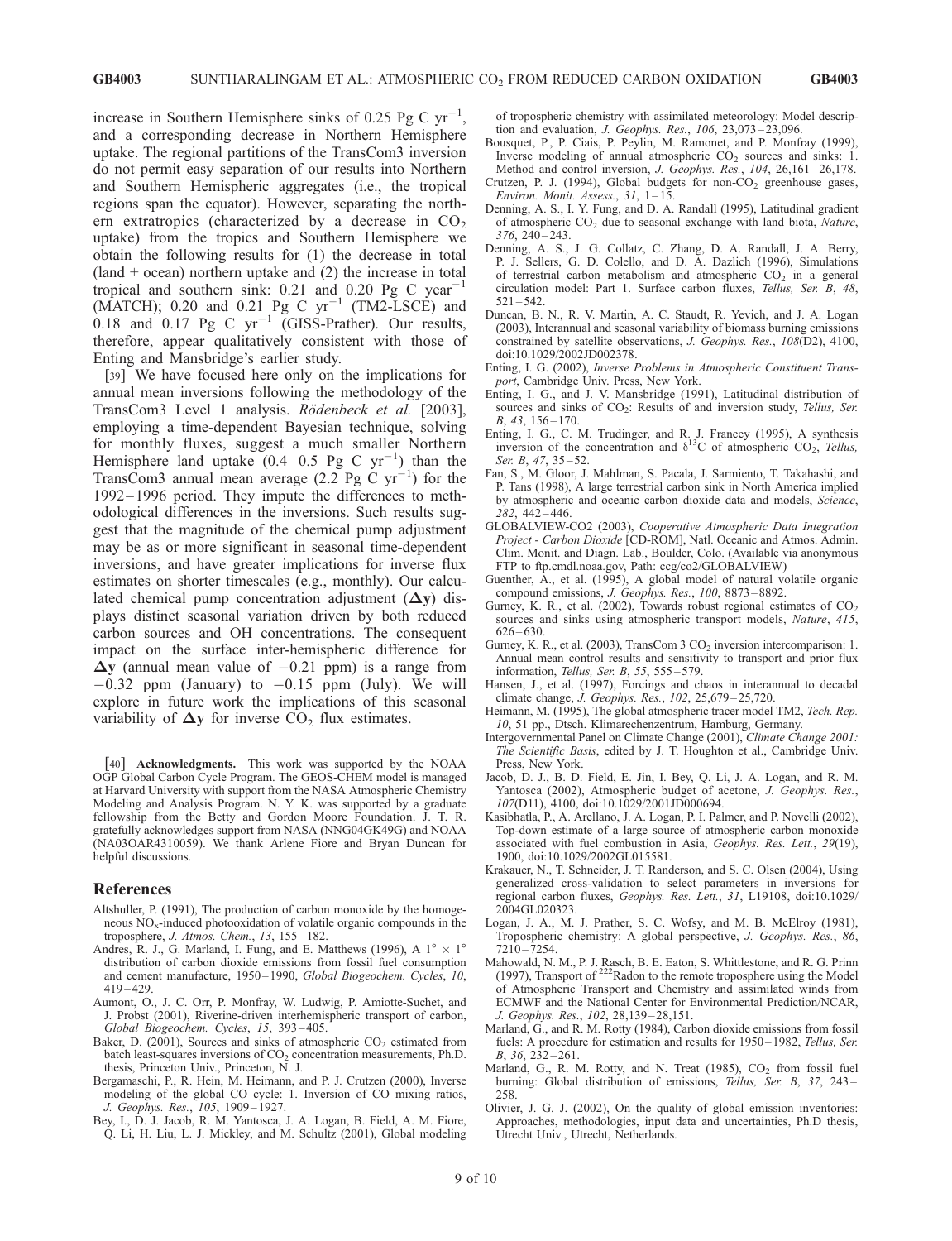- Petron, G., C. Granier, B. Khattatov, J.-F. Larmarque, V. Yudin, J.-F. Muller, and J. Gille (2002), Inverse modeling of carbon monoxide surface emissions using CMDL network observations, J. Geophys. Res., 107(D24), 4762, doi:10.1029/2001JD002049.
- Peylin, P., D. Baker, J. L. Sarmiento, P. Ciais, and P. Bousquet (2002), Influence of transport uncertainty on annual mean and seasonal inversion of atmospheric  $\overrightarrow{CO}_2$  data, J. Geophys. Res., 107(D19), 4385, doi:10.1029/ 2001JD000857.
- Potter, C. S., J. T. Randerson, C. B. Field, P. A. Matson, P. M. Vitousek, H. A. Mooney, and S. A. Klooster (1993), Terrestrial ecosystem production: A process model based on global satellite and surface data, Global Biogeochem. Cycles, 7, 811-841.
- Prather, M. J. (1996), Natural modes and time scales in atmospheric chemistry: Theory, GWPs for CH<sub>4</sub> and CO, and runaway growth, Geophys. Res. Lett., 23, 2597 – 2600.
- Prather, M. J., M. B. McElroy, S. C. Wofsy, G. Russell, and D. Rind (1987), Chemistry of the global troposphere: Fluorocarbons as tracers of air motion, *J. Geophys. Res.*, 92, 6579-6613.
- Prinn, R. G., R. Weiss, B. Miller, J. Huang, F. Alyea, D. Cunnold, D. Hartley, P. Fraser, and P. Simmonds (1995), Atmospheric trends and lifetimes of CH<sub>3</sub>CCl<sub>3</sub> and global OH concentrations, Science, 269,  $187 - 190.$
- Randerson, J. T., M. V. Thompson, T. J. Conway, I. Y. Fung, and C. B. Field (1997), The contribution of terrestrial sources and sinks to trends in the seasonal cycle of atmospheric carbon dioxide, Global Biogeochem. Cycles, 11, 535 – 560.
- Randerson, J. T., F. S. Chapin, J. W. Harden, J. C. Neff, and M. E. Harmon (2002), Net ecosystem production: A comprehensive measure of net carbon accumulation by ecosystems, Ecol. Appl., 12(4), 937 – 947.
- Rayner, P. J., I. G. Enting, R. J. Francey, and R. Langenfelds (1999), Reconstructing the recent carbon cycle from atmospheric  $CO<sub>2</sub>$ ,  $d<sup>13</sup>C$ , and  $O_2/N_2$  observations, *Tellus, Ser. B*, 51, 213-232.
- Rödenbeck, C., S. Houweling, M. Gloor, and M. Heimann (2003), Timedependent atmospheric CO2 inversions based on interannually varying tracer transport, Tellus, Ser. B, 55, 488-497.
- Sanderson, M. G. (1996), Biomass of termites and their emissions of methane and carbon-dioxide: A global database, Global Biogeochem. Cycles, 10, 543 – 557.
- Sarmiento, J. L., and E. T. Sundquist (1992), Revised budget for the oceanic uptake of anthropogenic carbon dioxide, Nature, 356, 593 – 598.
- Sellers, P. J., D. A. Randall, G. J. Collatz, J. A. Berry, C. B. Field, D. A. Dazlich, C. Zhang, G. D. Collelo, and L. Bounoua (1996), A revised land surface parameterization (SiB2) for atmospheric GCMs: Part 1. Model formulation, *J. Clim.*, 9, 676-705.
- Spivakovsky, C., et al. (2000), Three-dimensional climatological distribution of tropospheric OH: Update and evaluation, J. Geophys. Res., 105, 8931 – 8980.
- Suntharalingam, P., D. J. Jacob, P. I. Palmer, J. A. Logan, R. M. Yantosca, Y. Xiao, M. J. Evans, D. Streets, S. A. Vay, and G. Sachse (2004), Improved quantification of Chinese carbon fluxes using  $CO<sub>2</sub>/CO$  correlations in Asian outflow, J. Geophys. Res., 109, D18S18, doi:10.1029/ 2003JD004362.
- Tans, P. P., I. Y. Fung, and T. Takahashi (1990), Observational constraints on the global atmospheric  $CO<sub>2</sub>$  budget, *Science*, 247, 1431-1439.
- Walter, B. P., M. Heimann, and E. Matthews (2001), Modeling modern methane emissions from natural wetlands: 1. Model description and results, J. Geophys. Res., 106, 34,189 – 34,205.
- Wang, Y., and D. J. Jacob (1998), Anthropogenic forcing on tropospheric ozone and OH since preindustrial times, J. Geophys. Res., 103, 31,123 – 31,135.
- Wang, J. S., J. A. Logan, M. B. McElroy, B. N. Duncan, I. A. Megretskaia, and R. M. Yantosca (2004), A 3-D model analysis of the slowdown and interannual variability in the methane growth rate from 1988 to 1997, Global Biogeochem. Cycles, 18, GB3011, doi:10.1029/2003GB002180.
- World Meteorological Organization (1999), Scientific assessment of ozone depletion: 1998, Rep. 44, Global Ozone Res. Monit. Proj., Geneva.
- Yevich, R., and J. A. Logan (2003), An assessment of biofuel use and burning of agricultural waste in the developing world, Global Biogeochem. Cycles, 17(4), 1095, doi:10.1029/2002GB001952.

 D. J. Jacob, J. A. Logan, and P. Suntharalingam, Division of Engineering and Applied Sciences, Harvard University, Pierce Hall, 29 Oxford Street, Cambridge, MA 02138, USA. (djj@io.harvard.edu; jal@io.harvard.edu; pns@io.harvard.edu)

N. Krakauer, Division of Geological and Planetary Sciences, California Institute of Technology, MC 100-23, Pasadena, CA 91125, USA. (niryk@caltech.edu)

J. T. Randerson, Department of Earth System Science, University of California, 3212 Croul Hall, Irvine, CA 92697, USA. ( jranders@uci.edu)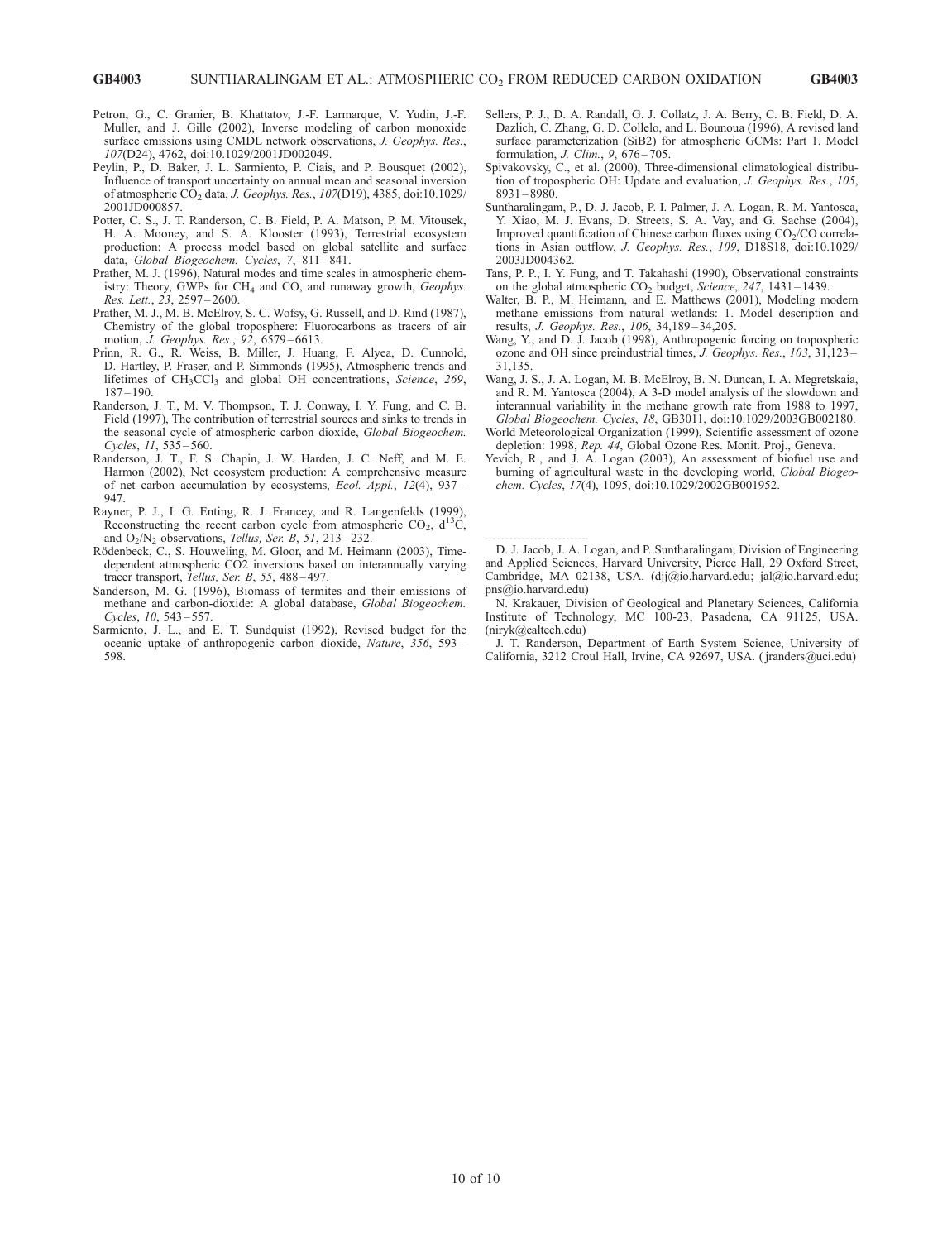

Figure 1. Global distributions of the  $CO<sub>2</sub>$  source from (a) surface emissions of these reduced carbon trace gases (the fluxes specified in the CO2-SURF simulation, left panel); and (b) the oxidation of reduced carbon trace gases (the column integrals of the  $CO<sub>2</sub>$  fluxes from the CO2-3D simulation, right panel). The total carbon source is the same in both distributions (1.1 PgCyr<sup>-1</sup>). Units are gC m<sup>-2</sup> yr<sup>-1</sup>. The two panels have different color scales to highlight spatial features.



Figure 3. Surface  $CO_2$  concentration distributions from (left) the CO2-SURF simulation (for  $\Delta y_{\text{surf}}$ ) and (right) the CO2-3D simulation (for  $\Delta y_{ox}$ ). Values shown are the annual mean concentration in the fourth simulation year, and following subtraction of the initial condition (370 ppm). The two panels have different color scales to highlight spatial features.